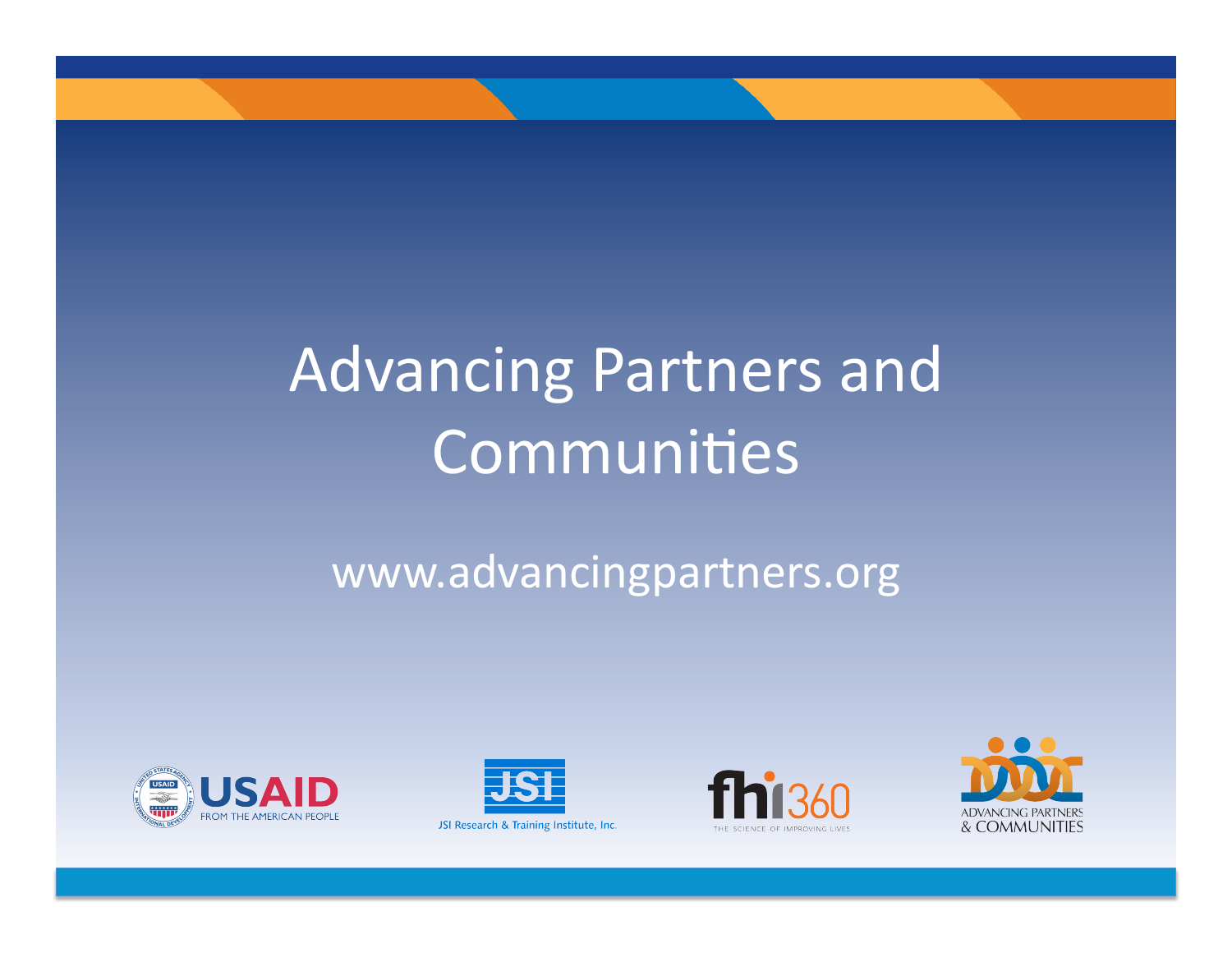#### APC TEAM

- Joan Robertson Project Director
- Chamberlain Diala Technical Lead
- Bonnie Keith Family Planning Technical Officer
- Margaret Anne Baker Grants Manager
- Melissa Radke Grants Officer
- Hannah Merchant KM and grants reporting
- Kirsten Krueger CBA2I Team Lead
- Joy Cunningham Gender and Youth Advisor
- 



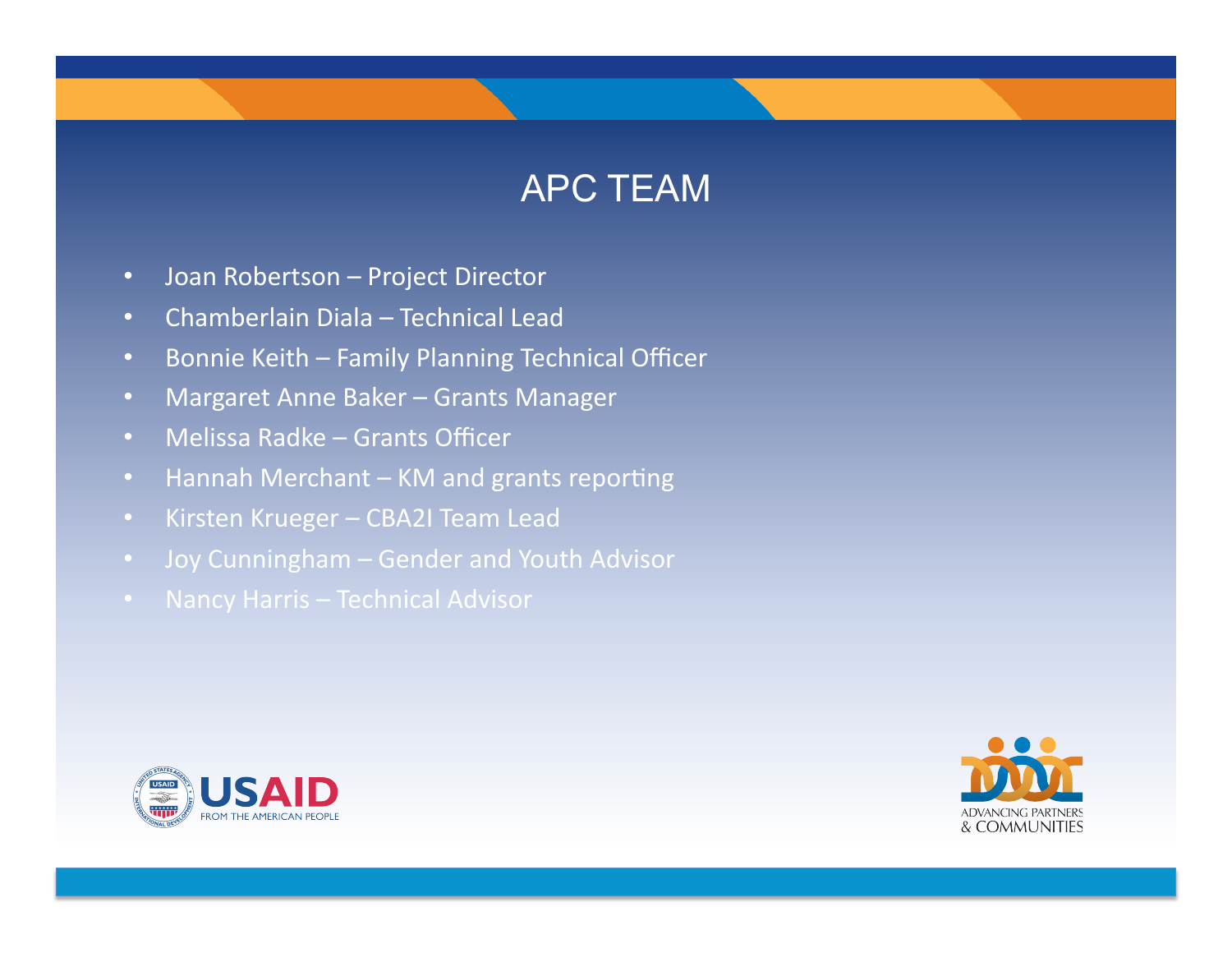## THREE RESULT AREAS

Global leadership and advocacy for community-based FP

Expand NGO community-based FP programs through grants)

Strengthen NGO FP technical and organizational capacity



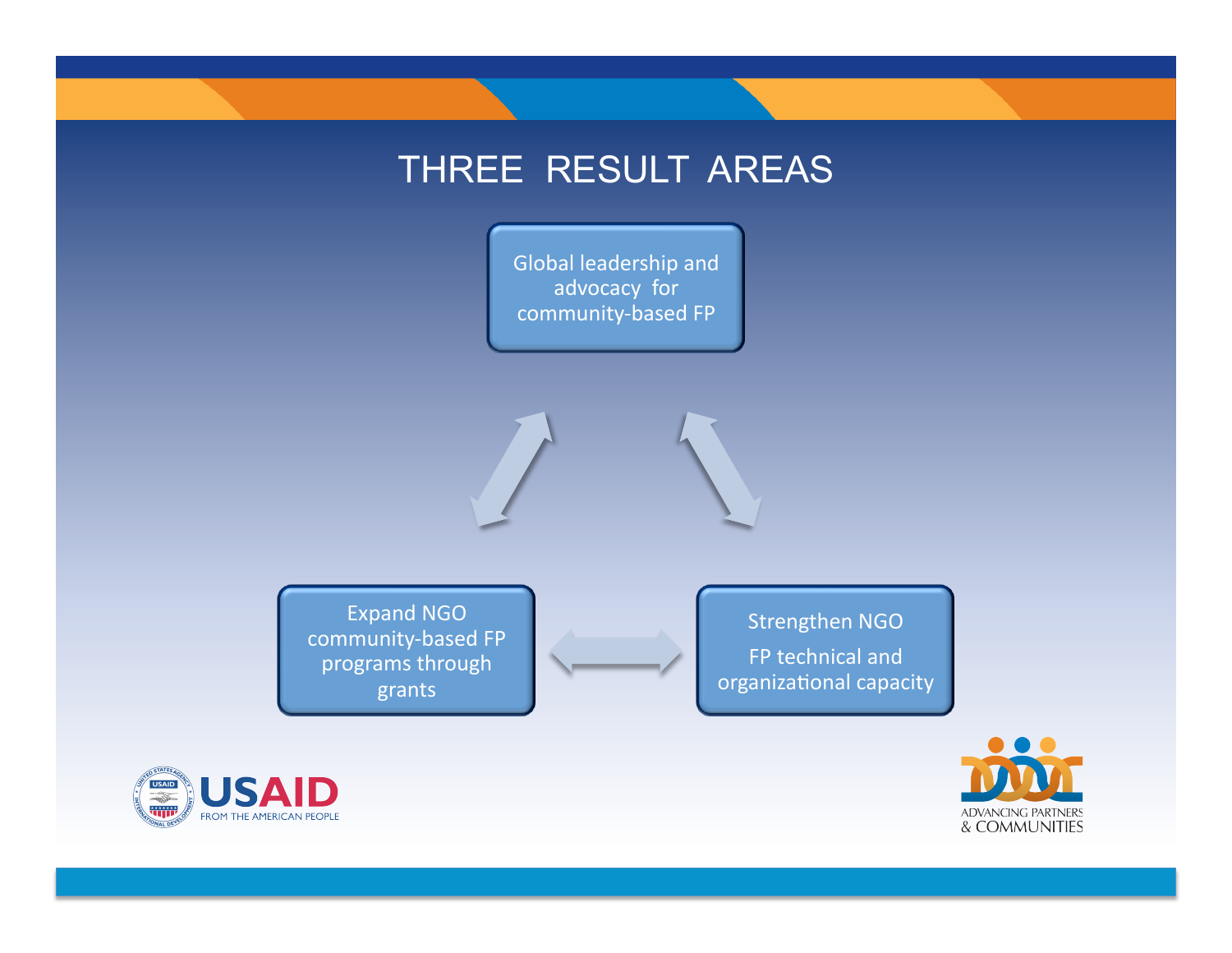#### RESULT 1: STRENGTHENED GLOBAL LEADERSHIP AND ADVOCACY

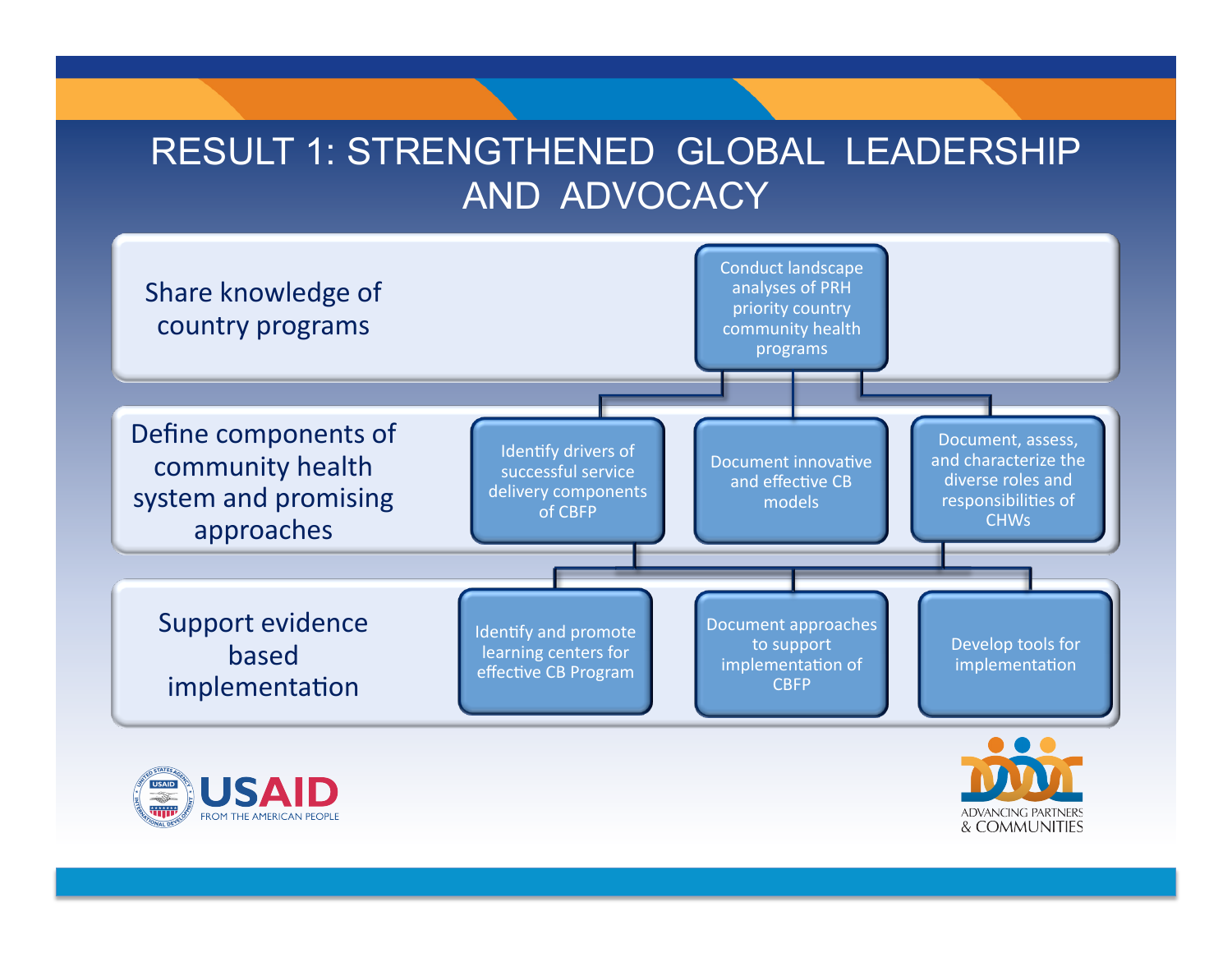#### RESULT 2: EXPAND AND STRENGTHEN NGO AND COMMUNITY PROGRAMS

- Conduct strategic solicitations for FP Programs
- Manage and oversee grantee programs
- Strengthen PVO and NGO Technical Programs



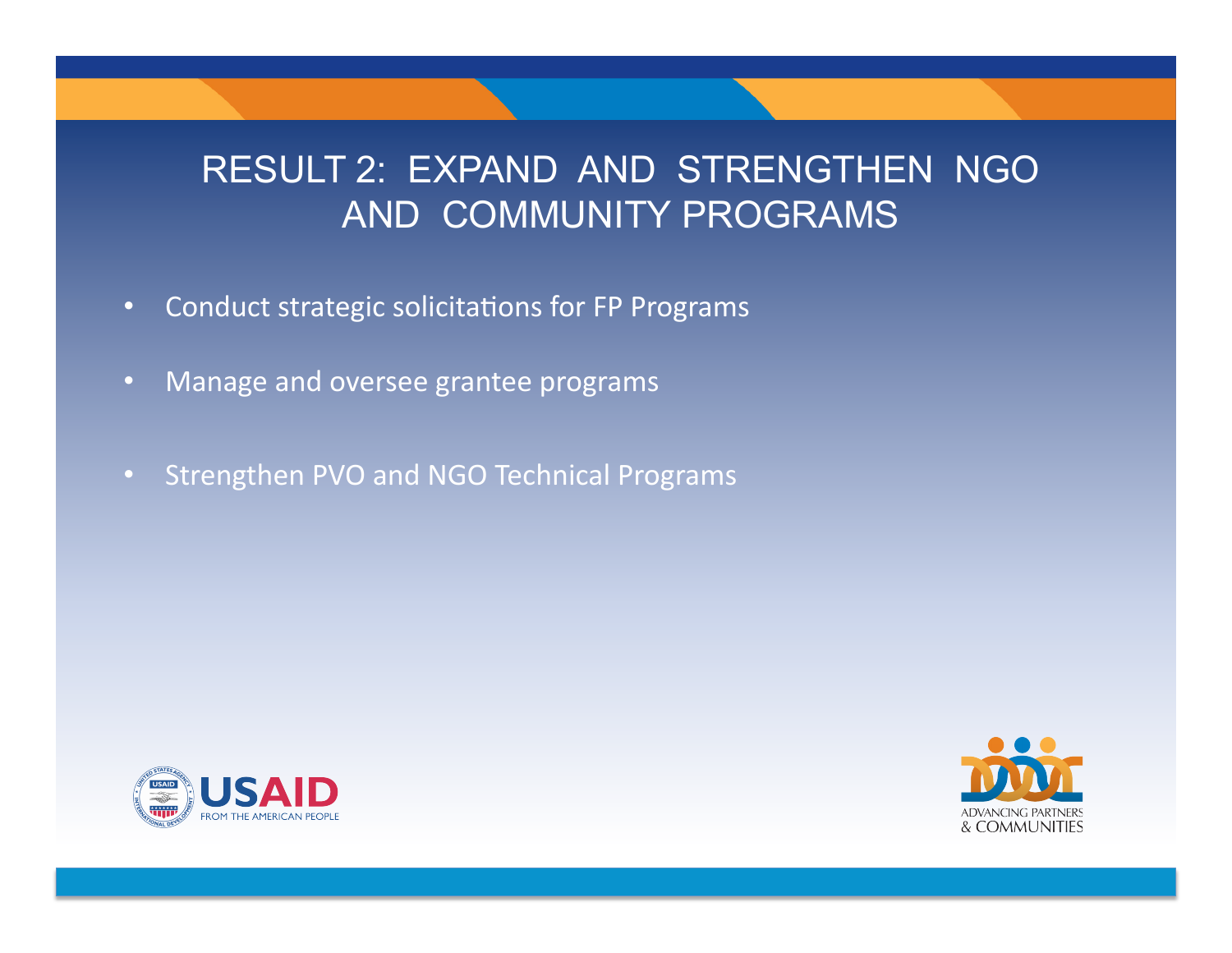#### RESULT 3: PROVIDE CAPACITY BUILDING TO **NGOS**

- Prepare organizations to receive USAID funds
- Support organizations in implementation of USAID funded projects
- Provide capacity building support, guidelines, tools
- Support shared learning with local and regional partners



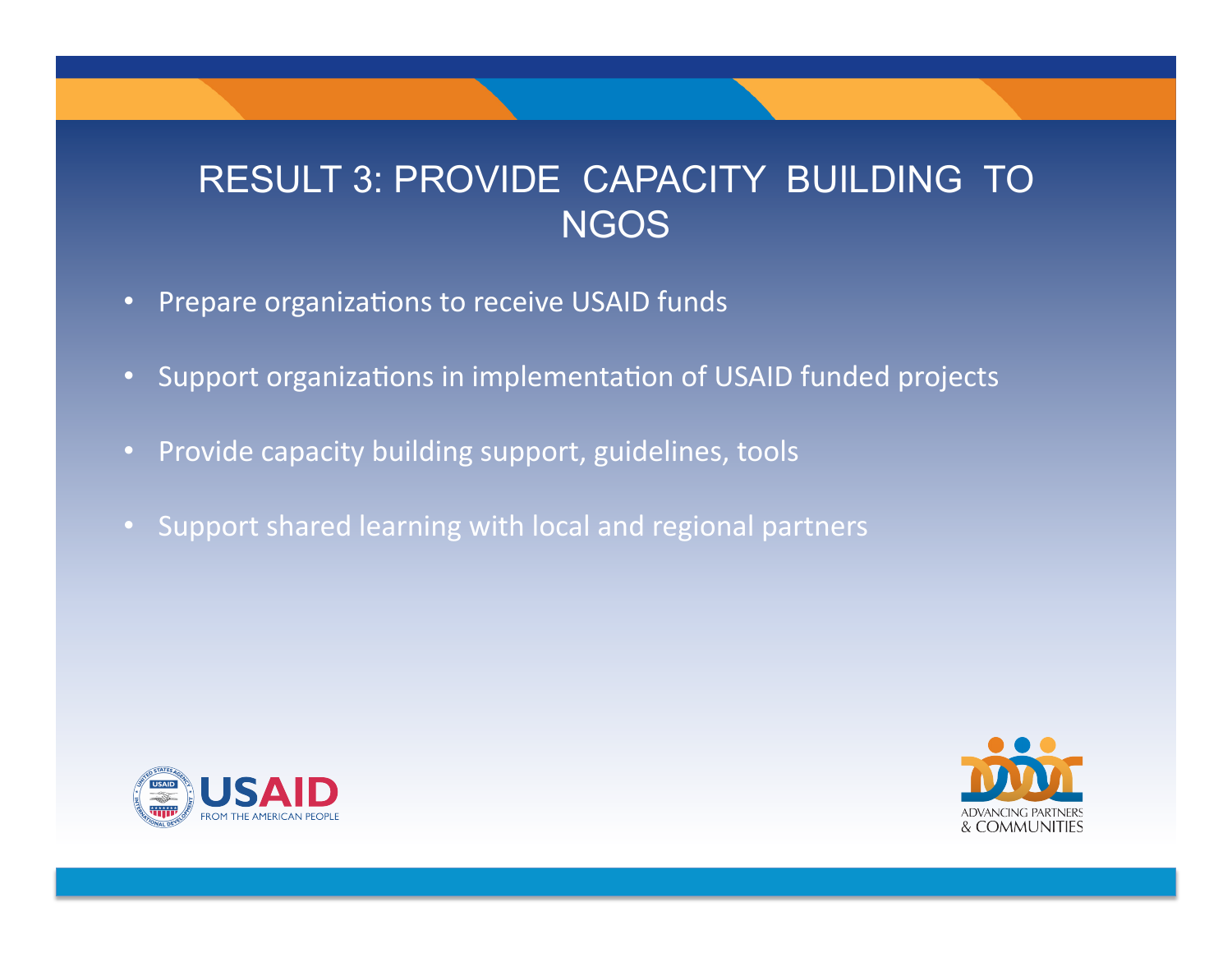# AREAS OF FOCUS

- CBA2I
- Increasing access to LA/PM
- Securing family planning in community health systems
- Institutionalization of family planning in organizations